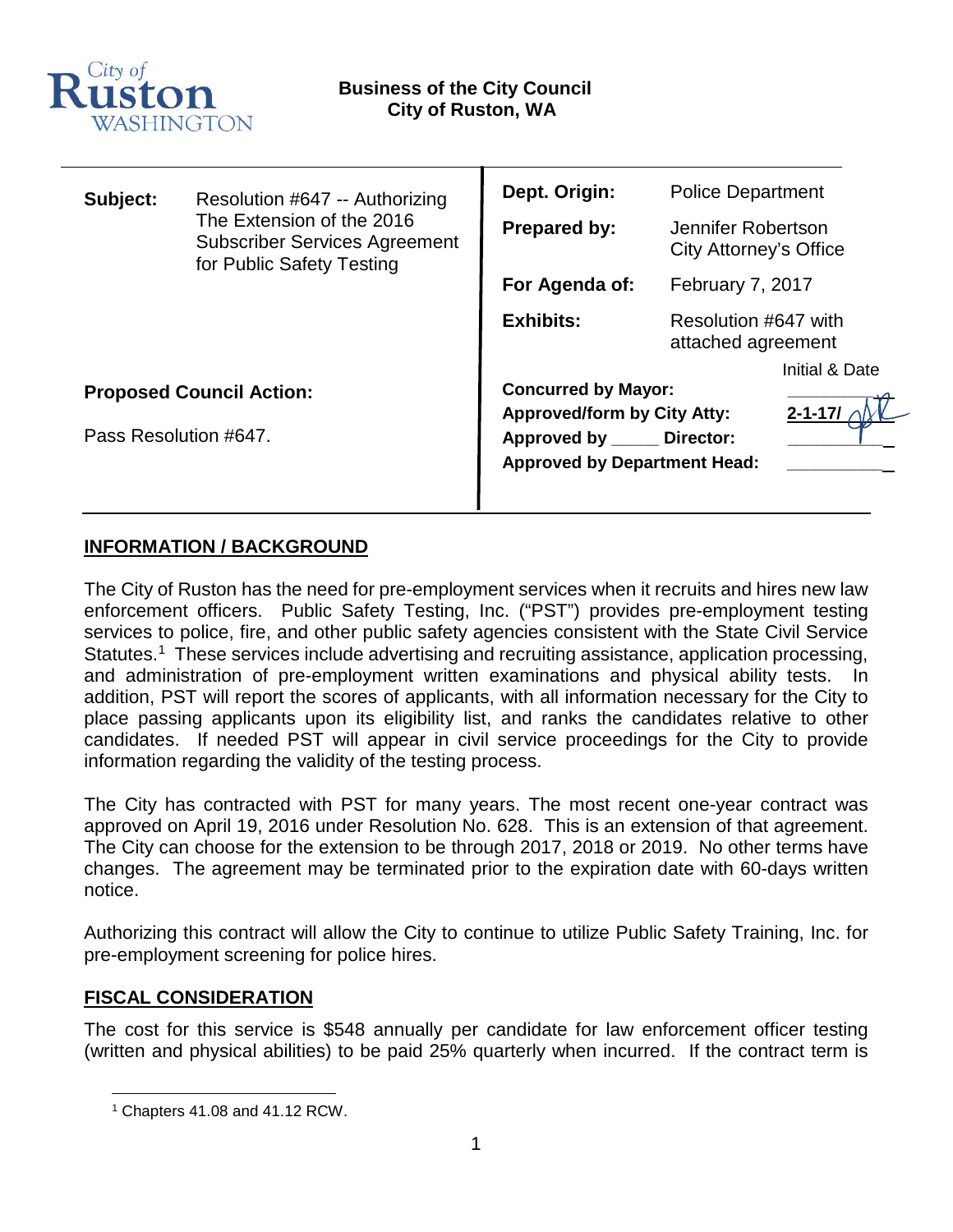selected for three years, then the costs per candidate will be \$524 for 2017 and \$536 for 2018. The costs of travel for appearing at any civil service proceeding, if needed, will also be billed to the City. Additional services may be utilized by the City as needed and billed in addition to the per person applicant fee.

### **BOARD OR COMMITTEE RECOMMENDATION** N/A

### **RECOMMENDATION / MOTION**

Pass Resolution #647, including choosing the desired expiration date.

MOTION: I move to approve Resolution #647 authorizing the Mayor to execute the extension of the Subscriber Services Agreement with Public Safety Testing, Inc. and establishing an expiration date for the Agreement of December 31, [2017] [2018] [2019].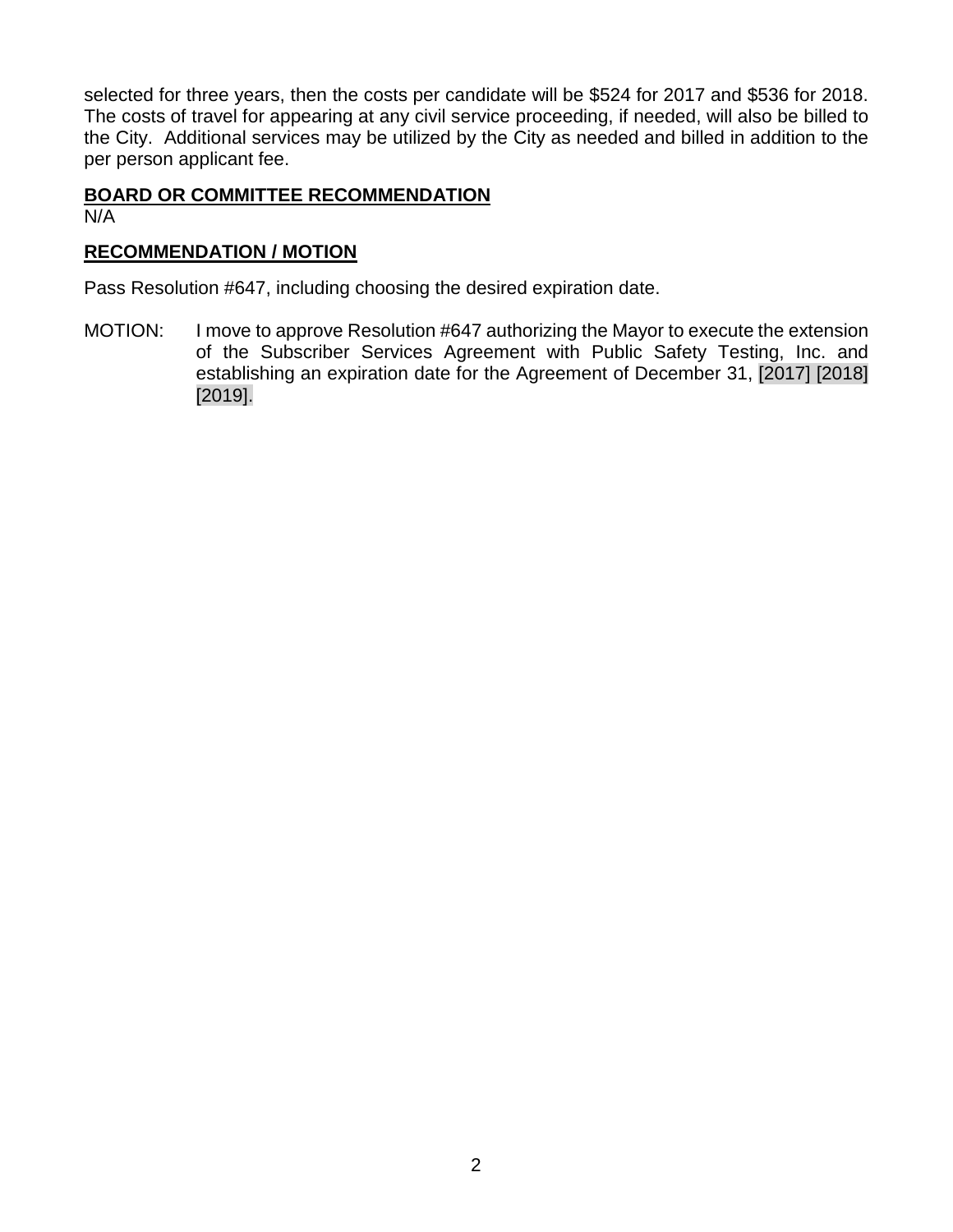### **RESOLUTION NO. 647**

**A RESOLUTION OF THE CITY OF RUSTON, WASHINGTON, AUTHORIZING THE MAYOR TO EXECUTE AN EXTENSION AGREEMENT FOR THE SUBSCRIBER SERVICES AGREEMENT WITH PUBLIC SAFETY TESTING, INC. FOR PRE-EMPLOYMENT SERVICES FOR LAW ENFORCEMENT RECRUITING AND TESTING.**

WHEREAS, the City of Ruston has the need for pre-employment services when it recruits and hires new law enforcement officers; and

WHEREAS, Public Safety Testing, Inc. ("PST") provides pre-employment testing services

to police, fire, and other public safety agencies consistent with the State Civil Service Statutes;<sup>[1](#page-2-0)</sup> and

WHEREAS, the City has contracted with PST for these services for many years; and

WHEREAS, the Contract was renewed with a new version by adoption of Resolution No.

628 on April 19, 2016. That agreement expired on December 31, 2016 and can be extended for one to three years at the City's option; and

WHEREAS, the City Council finds it in the best interests of Ruston to enter into an Extension of the Subscriber Services Agreement with PST for these police recruitment and testing services, a copy of which is attached to this Resolution as Exhibit "A"; **NOW, THEREFORE,**

**THE CITY COUNCIL OF THE CITY OF RUSTON HEREBY RESOLVES AS FOLLOWS:** 

**Section 1. Agreement Authorized.** The City Council hereby authorizes the Mayor to execute the Extension Agreement to the Subscriber Services Agreement with Public Safety Testing, Inc. in substantially the form attached hereto as Exhibit "A" and is authorized to sign

<span id="page-2-0"></span> <sup>1</sup> Chapters 41.08 and 41.12 RCW.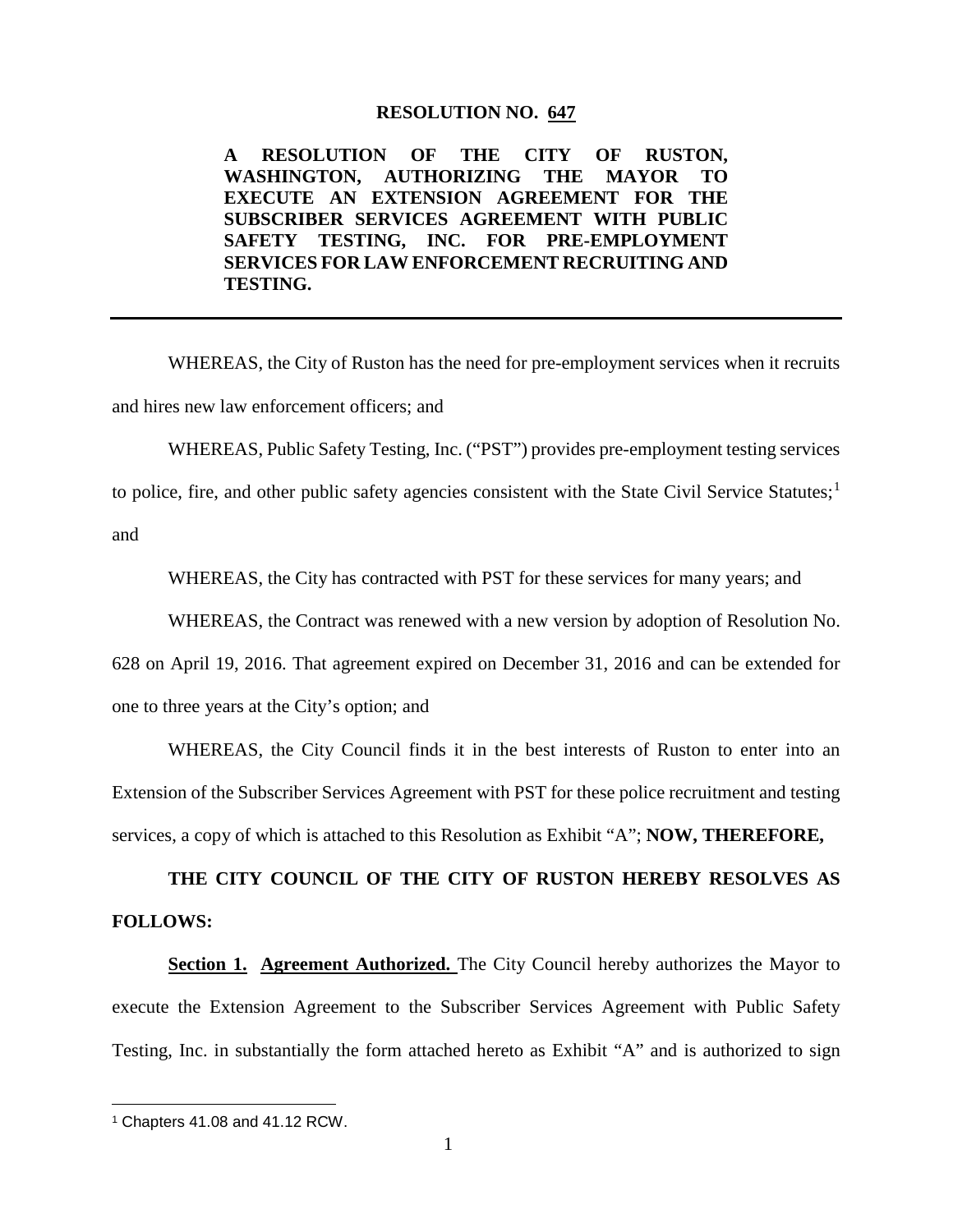future extensions or renewals of such agreement, provided the funds are in the City's adopted budget. The original agreement is attached hereto as Exhibit "B".

PASSED by the City Council of the City of Ruston, signed by the Mayor and attested by the City Clerk in authentication of such passage on this 7th day of February, 2017.

> \_\_\_\_\_\_\_\_\_\_\_\_\_\_\_\_\_\_\_\_\_\_\_\_\_\_\_\_\_\_ Bruce Hopkins, Mayor

ATTEST/AUTHENTICATED:

\_\_\_\_\_\_\_\_\_\_\_\_\_\_\_\_\_\_\_\_\_\_\_\_\_ Judy Grams, City Clerk

FILED WITH THE CITY CLERK: 2-1-2017 PASSED BY THE CITY COUNCIL: 2-7-2017 RESOLUTION NO.: 647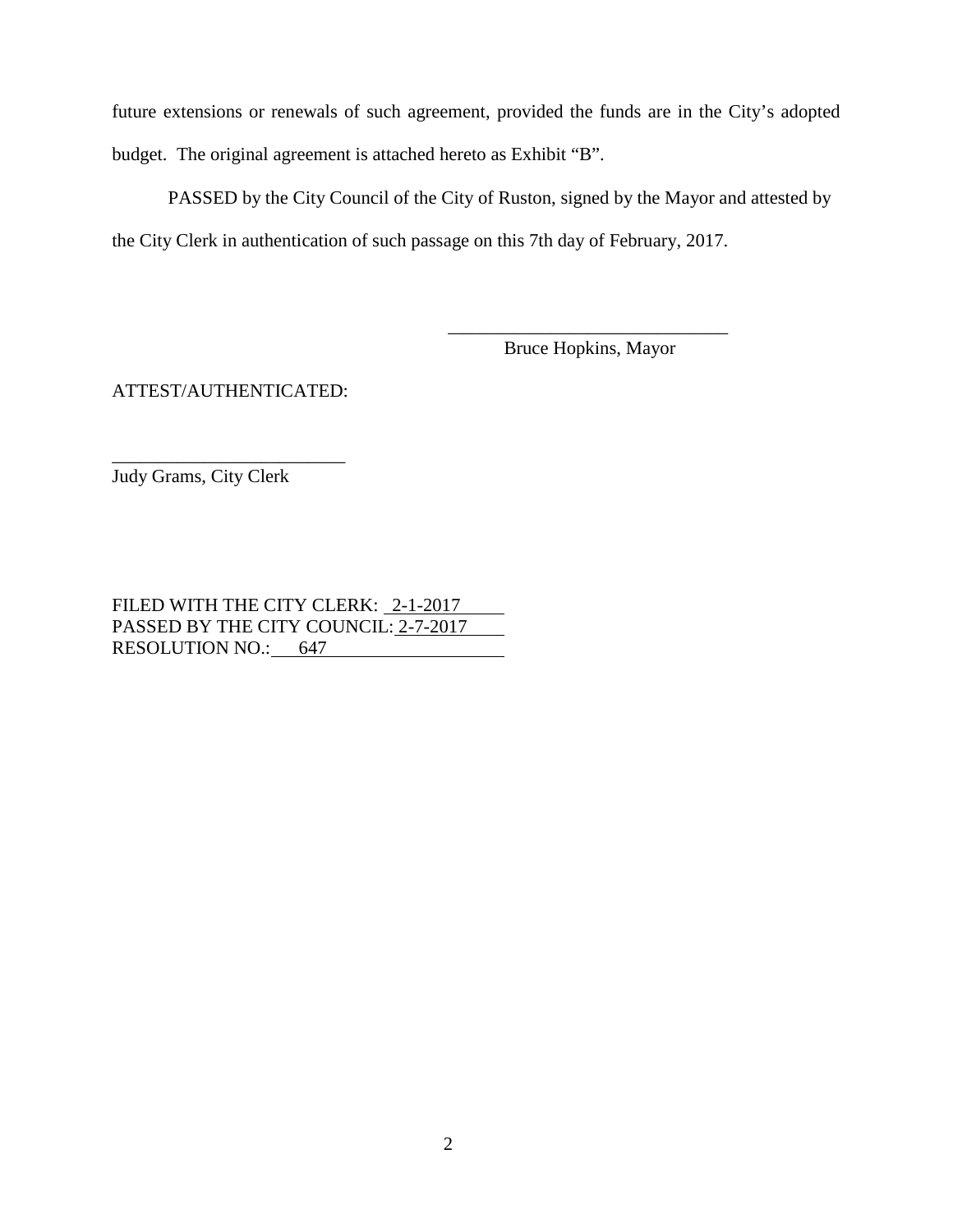## **EXHIBIT "A"**

# **EXTENSION OF PUBLIC SAFETY TESTING, INC. SUBSCRIBER SERVICES AGREEMENT**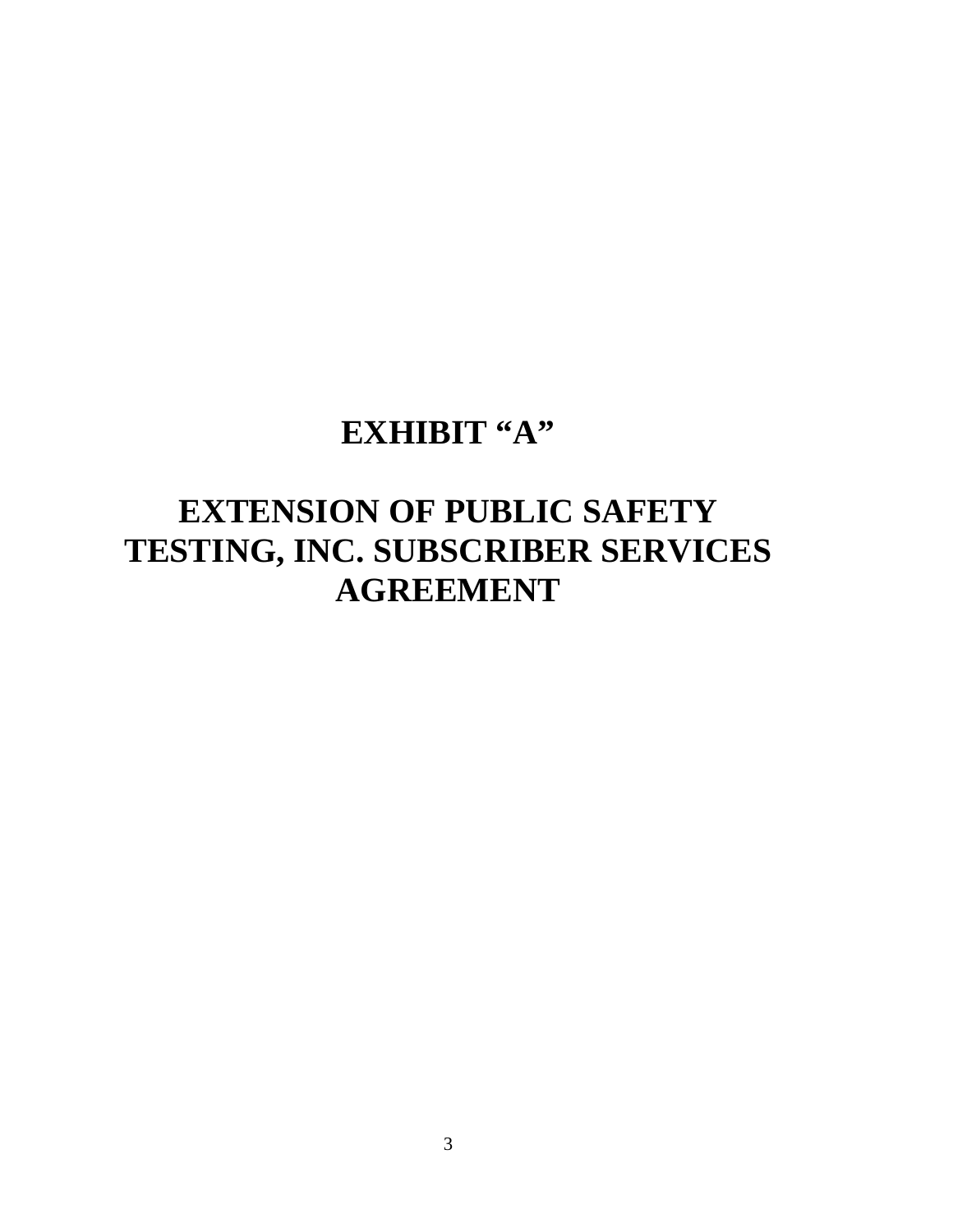## EXHIBIT "B"

# **PUBLIC SAFETY TESTING, INC. SUBSCRIBER SERVICES AGREEMENT PREVIOUSLY AUTHORIZED BY RES. #628 ON APRIL 1, 2016**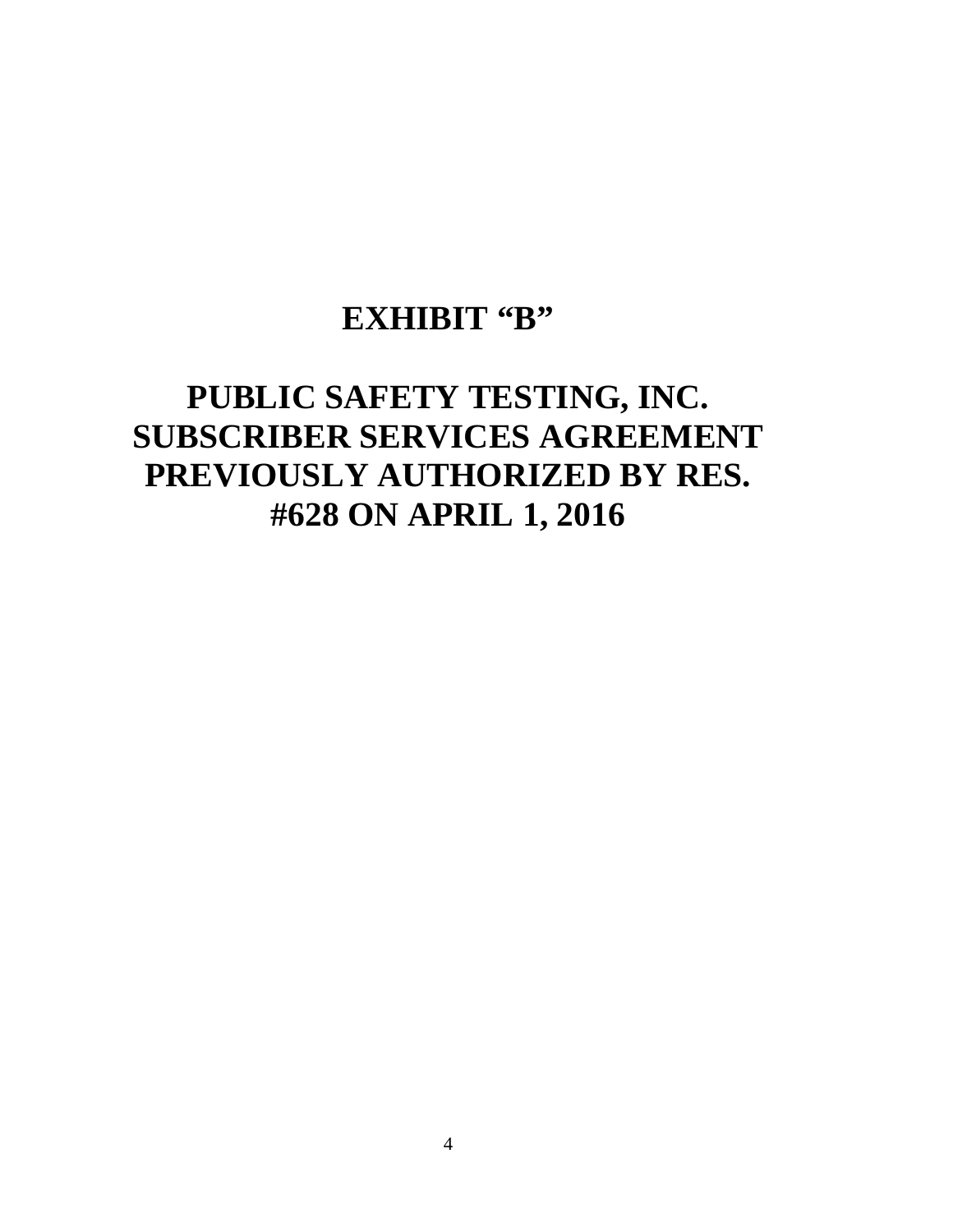### **Amendment No. 1**

### **SUBSCRIBER AGREEMENT**

### **BETWEEN CITY OF RUSTON and PUBLIC SAFETY TESTING, INC.**

This amendment between City of Ruston, WA (Subscriber) and Public Safety Testing, Inc. (Contractor) is for the purpose of amending the Expiration/Termination date described in the Subscriber Agreement between City of Ruston and Public Safety Testing, Inc. dated April 19, 2016, as follows:

- 1. **EXPIRATION** (please check one):
	- $\Box$  This Agreement terminates on December 31, 2017.
	- $\Box$  This Agreement terminates on December 31, 2018.
	- $\Box$  This Agreement terminates on December 31, 2019.

Unless specifically amended by this Agreement, all other terms and conditions of the original Subscriber Agreement shall remain in full force and effect.

CITY OF RUSTON, WA PUBLIC SAFETY TESTING, INC.

By: \_\_\_\_\_\_\_\_\_\_\_\_\_\_\_\_\_\_\_\_\_\_\_\_\_\_\_\_\_\_\_\_\_ \_\_\_\_\_\_\_\_\_\_\_\_\_\_\_\_\_\_\_\_\_\_\_\_\_\_\_\_\_\_

| Its:<br>__________ |
|--------------------|
|--------------------|

Date: \_\_\_\_\_\_\_\_\_\_\_\_\_\_\_\_\_\_\_\_\_\_\_\_\_\_\_\_\_\_\_ February 1, 2017

Jon F. Walters, Jr.

President and the set of the set of the set of the set of the set of the set of the set of the set of the set o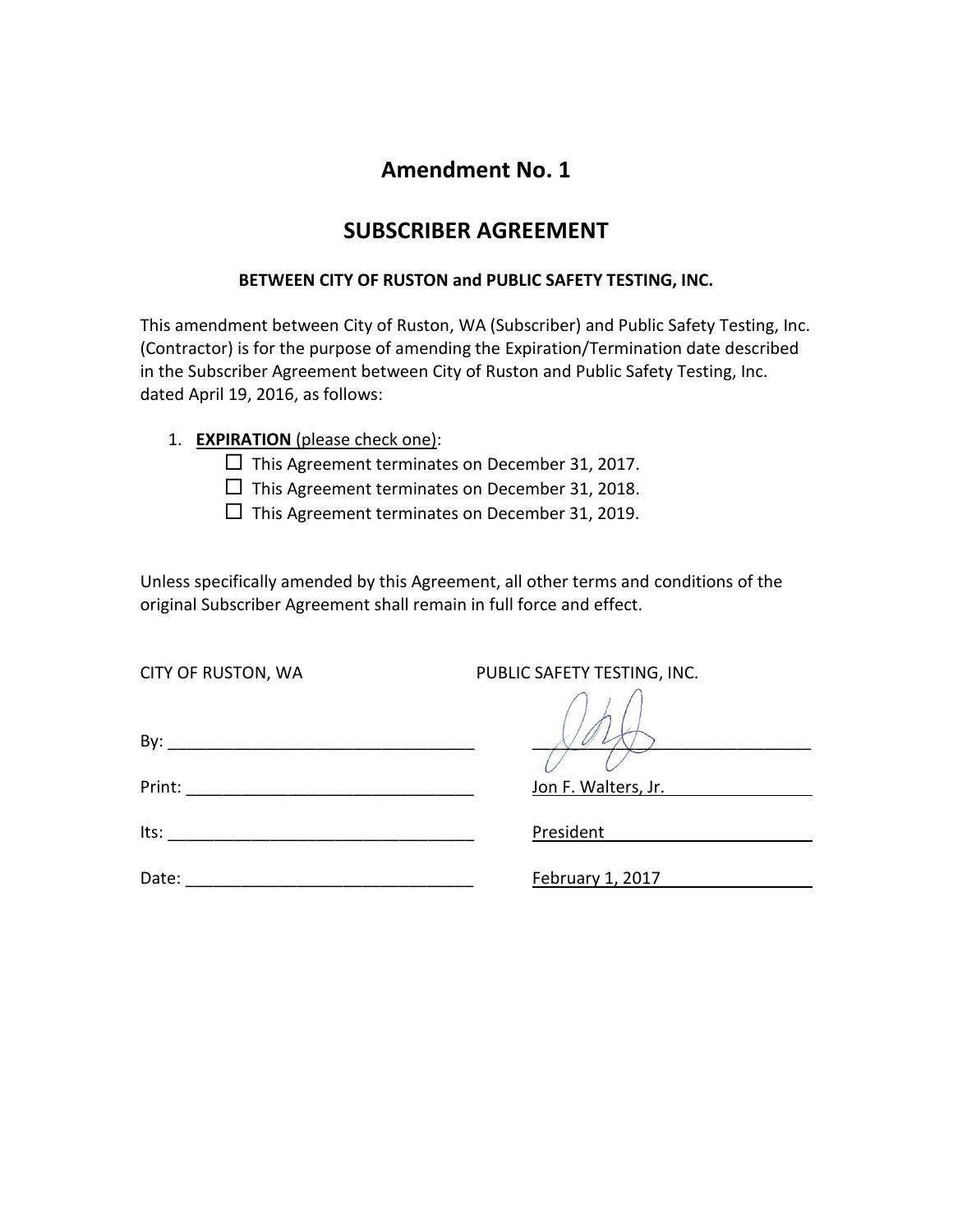

## **SUBSCRIBER AGREEMENT**

WHEREAS, Public Safety Testing, Inc. is a skilled provider of pre-employment testing services to police, fire, and other public safety agencies, and

WHEREAS, the subscriber public agency, either directly or through a civil service commission, tests, evaluates, ranks and hires law enforcement and/or firefighters and/or other public safety positions in the performance of its public safety functions, and

WHEREAS, the subscribing public entity desires to join in a Subscriber Agreement, NOW, THEREFORE,

Public Safety Testing, Inc. (the "Contractor") and the City of Ruston, a municipal corporation of the state of Washington (hereinafter "Subscriber") do enter into this Subscriber Agreement under the terms and conditions set forth herein.

#### **SUBSCRIBER:**

City of Ruston, WA

- POSITIONS:  $\Rightarrow$  Check all that apply
- **El** Law Enforcement Officer (entry-level)
- **E** Law Enforcement Officer (lateral/experienced)
- $\Box$  Firefighter

January 1, 2016

- □ Firefighter/Paramedic
- Corrections Officer (entry-level)
- □ Corrections Officer ((lateral/experienced)
- $\Box$  911 Dispatcher / Telecommunicator

**COMMENCEMENT DATE:** 

FEE & TERM:

- $\supset$  Select one-year or three-year subscription
- Q One year subscription at the following rates (this agreement expires December 31, 2016):

#### or

 $\Box$  Three year subscription at the following rates (this agreement expires December 31, 2018):

| One<br>Year | Law<br>Enforcement<br>Officer | Corrections<br>Officer | Firefighter | 911 Dispatcher /<br>Telecommunicator |
|-------------|-------------------------------|------------------------|-------------|--------------------------------------|
| 2016        | \$548                         | NA                     | NIA         | NA                                   |

| <b>Three</b><br>Years | Law<br>Enforcement<br>Officer | Corrections<br>Officer | Firefighter | 911 Dispatcher /<br>Telecommunicator |
|-----------------------|-------------------------------|------------------------|-------------|--------------------------------------|
| 2016                  | \$512                         | <b>N/A</b>             | <b>N/A</b>  | N/A                                  |
| 2017                  | \$524                         | NIA                    | NIA         | <b>NIA</b>                           |
| 2018                  | \$536                         | <b>N/A</b>             | <b>N/A</b>  | <b>N/A</b>                           |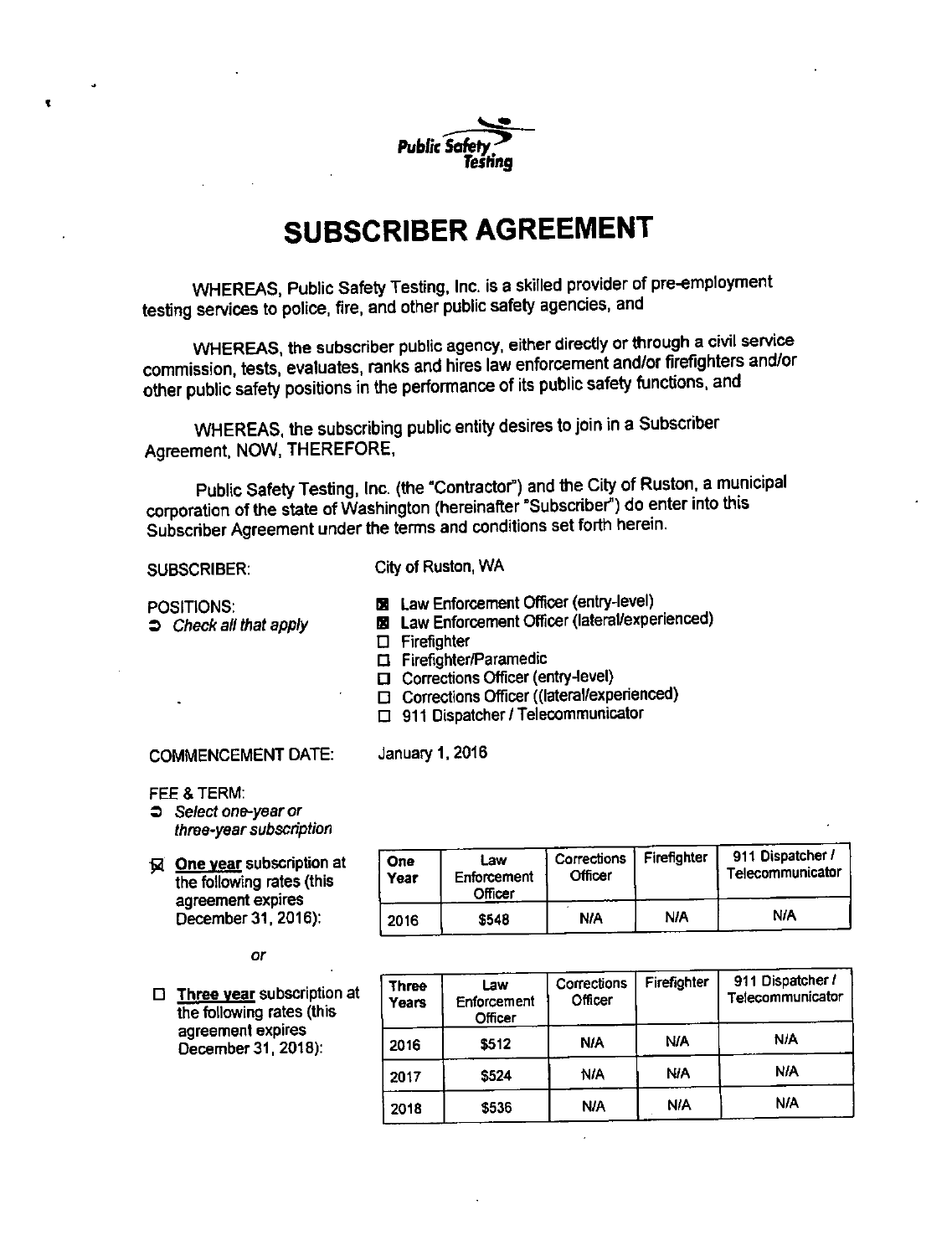### OUT OF REGION TESTING  $S<sub>e</sub>$  Select one

**CI** SUBSCRIBER authorizes candidates who reside outside of the Pacific Northwest to take the written examination in their region. The physical ability test, if required, must be conducted by SUBSCRIBER (or SUBSCRIBER coordinates with candidate to be tested at a scheduled PST event), within 90 days of the written exam (6 months for FF CPAT).

SUBSCRIBER does not authorize out-of-region testing.

- 1. Description of Basic Services. This Agreement begins on the date as noted on page one (1) of this Agreement. The Contractor will provide the following services to the Subscriber:
	- 1.1 Advertising and recruiting assistance, application processing, and administration of pre-employment written examinations and physical ability tests for those positions noted on Page One (1) of this Agreement.
	- 1.2 Report to the Subscriber the scores of applicants, with all information necessary for the Subscriber to place passing applicants upon its eligibility list, and rank them relative to other candidates on appropriately constituted continuous testing eligibility lists. Contractor will report "raw" test scores to the Subscriber - no preference points will be factored into applicant scores and it is the Subscriber's responsibility to factor veteran's preference points in accordance with applicable federal and state laws. Written examination scores will be reported to the Subscriber as a percentage score (based on 100%) and physical ability test scores will be reported as "Pass" or "Fail". The passing score for written examinations is set by the test developer at 70%.
	- 1.3 Appear in any administrative or civil service proceeding in order to testify to and provide any and all necessary information to document the validity of the testing process, to participate in the defense of any testing process conducted by the Contractor pursuant to this Agreement and to otherwise provide any information necessary to the Subscriber to evaluate challenges to or appeals from the testing process. The Contractor shall appear without additional charge. The Subscriber shall pay the reasonable cost of travel and appearance for any expert witness deemed necessary by the Subscriber to validate the testing process, including but not limited to, representatives of any company which holds the copyright to any testing material and whose testimony or appearance is deemed necessary to validate the process.

Provided, however, Contractor shall not be required to appear at its cost nor to defend in any administrative or court proceeding arising from or out of a claim or challenge relating to Subscriber's use of other testing process(es) or out of Subscriber's attempt to establish multiple or blended eligibility lists for the same position based in whole or in part on other testing process(es). "Other testing process(es)" means any test or testing process other than those provided by the Contractor under this Agreement.

Public Safety Testing. Inc. 2015.02 Form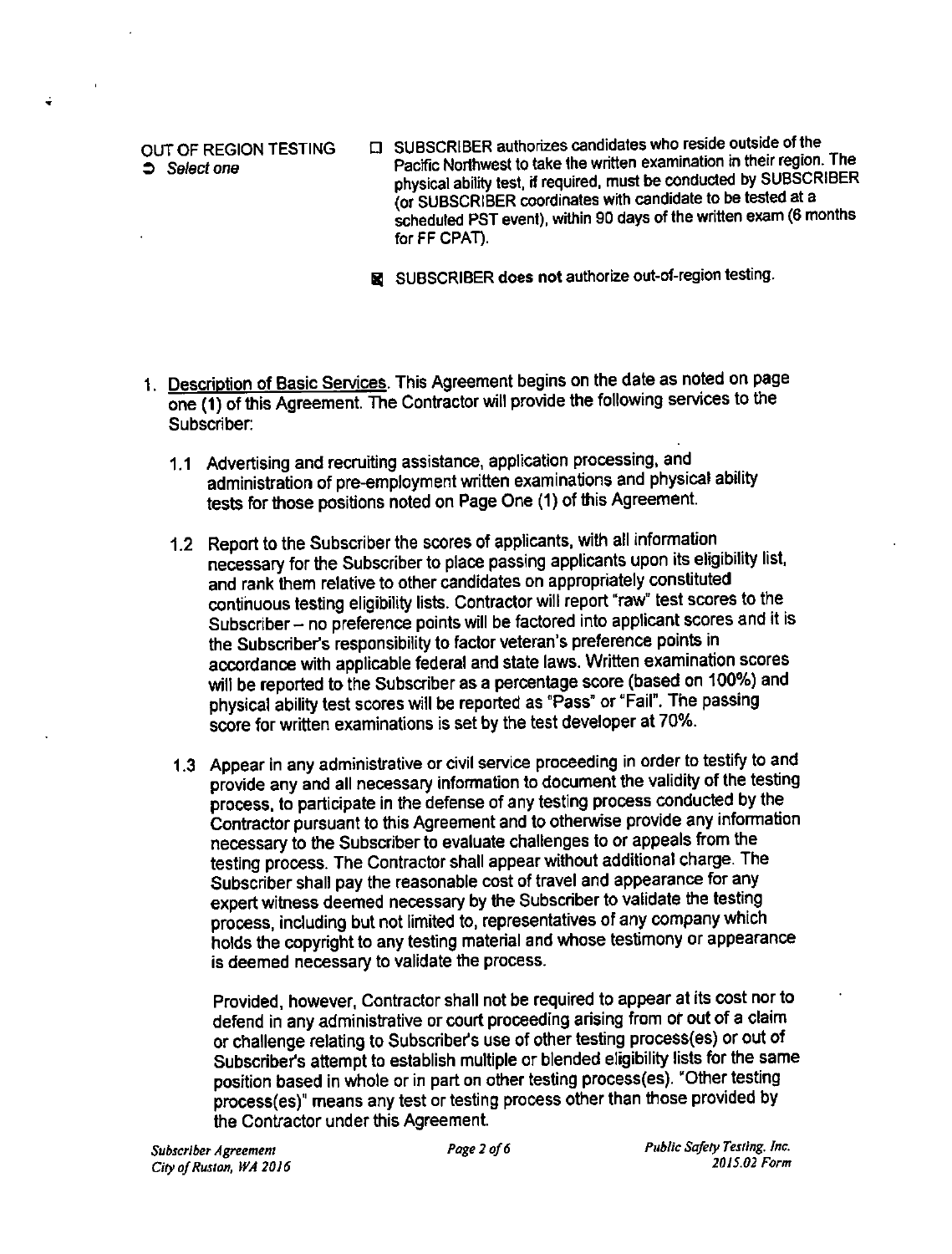- 1.4 Term & Fees. The term of this agreement and the related professional fees are noted on page one (1) of this Agreement.
- 1.5 Payment. Subscriber shall pay an amount equal to twenty-five percent (25%) of the annual fee set forth above quarterly for services rendered in the previous quarter and for basic services including but not limited to, software relating to online application, advertising formats, previously advertised scheduling of test dates, model civil service rules, testing systems, as well as ongoing testing and recruitment, and any and all other work developed at the cost of the Contractor prior to or contemporaneous with the execution of this Agreement. Payment shall be made within 45 days of receipt of invoice.
	- 1.5.1 Direct Deposit (ACH Enrollment). Subscribers are encouraged to set up direct deposit (ACH enrollment) for their payments. There will be no additional fee for payments made using direct deposit (ACH enrollment).

1.5.2 Credit Card. A three percent (3%) fee will be added at the time of payment to each payment made using a credit card. The purpose of such fee is to cover Contractor's credit card processing fees.

- 2. Additional Services. In addition to the services provided under this Agreement, the Subscriber may, at its sole discretion, elect to purchase additional services from the Contractor. Such services shall be requested by and contracted for pursuant to separate written agreement.
- 3. Acknowledgements of Subscriber. The Subscriber understands and acknowledges, and specifically consents to the following stipulations and provisions:
	- 3.1 Because applicable civil service law prohibits having multiple eligibility lists for the same class of hire, this Agreement is an exclusive agreement for these services.
	- 3.2 The written and physical agility scores of any applicant shall be valid for 15 months from the date of certification by the Contractor or 12 months from the date of placement upon the Subscriber's eligibility list, whichever first occurs, following the report of the Contractor, and rules compatible with continuous testing shall be adopted. The Subscriber shall review its applicable hiring processes, advertisements, personnel policies and civil service rules (as applicable) to ensure compliance with the provisions of this Agreement.
	- 3.3 An applicant may, in addition to the Subscriber's eligibility list, elect to have his/her score reported to and subject to placement on the eligibility list of any other Subscriber. Nothing in this Agreement shall be interpreted to prohibit the use of an applicants' score for consideration in or processing through any other subscriber's hiring and/or civil service eligibility process. The Subscriber agrees that if an applicant is hired by another agency through this service, the applicant's name shall be removed from Subscriber's eligibility list.
	- 3.4 The Subscriber specifically understands and acknowledges that the Contractor may charge a reasonable application fee from any and all applicants.

ť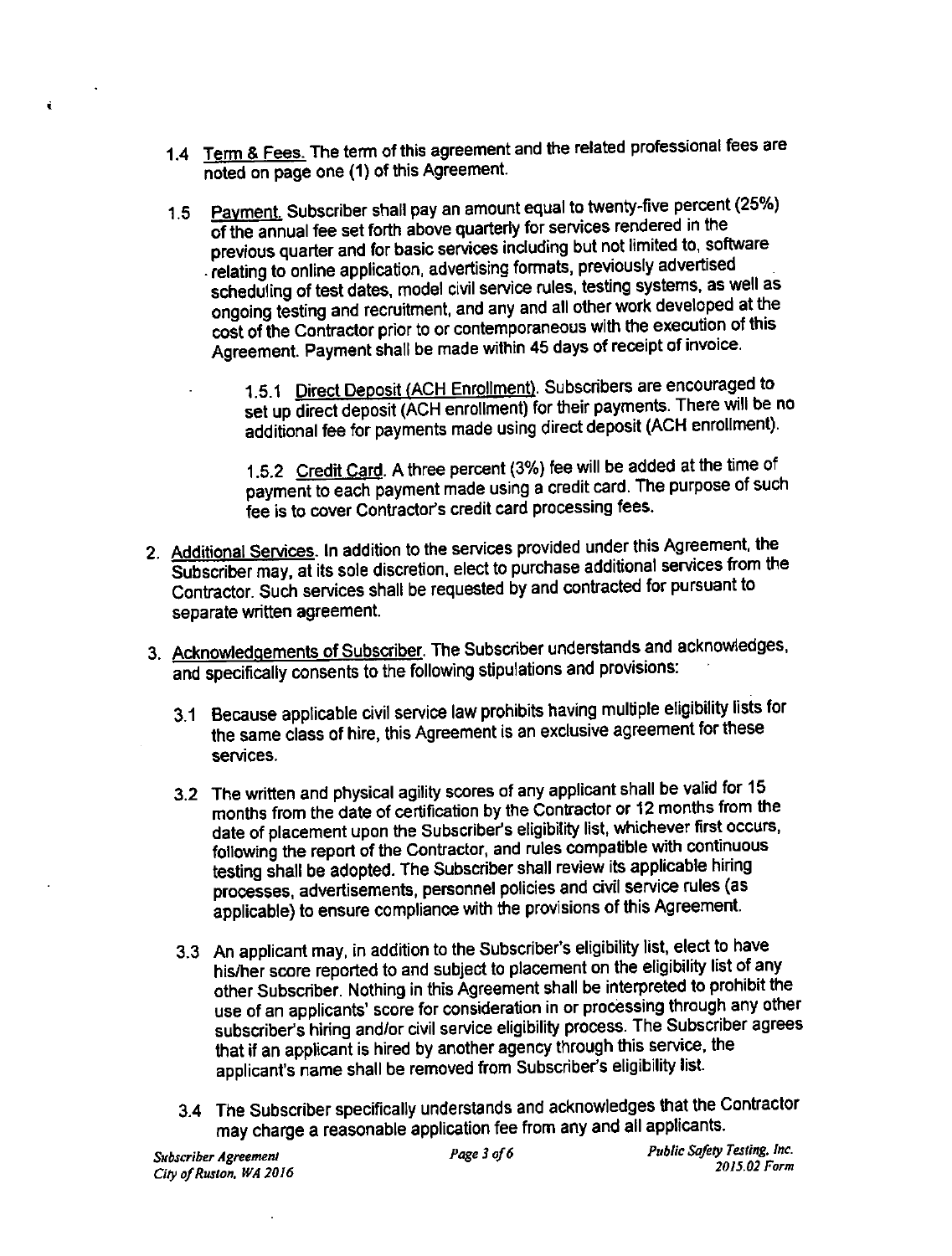- 3.5 The Subscriber is encouraged to and may also conduct advertising as it deems necessary to support/enhance recruiting efforts. The Subscriber shall link PublicSafetyTesting.com on its agency's website, if it so maintains one.
- 3.6 Public Safety Testing views recruiting as a partnership with the Subscriber. The Subscriber agrees to actively participate in recruiting efforts for positions within the Subscriber agency.
- 3.7 The Subscriber agrees to keep the Contractor up-to-date as to the agency's hiring status, minimum and special requirements, all information appearing on the agency's PST website profile and the names of any candidates hired through these services.
- 3.8 If the Subscriber elects for the Contractor to conduct physical ability testing for firefighter candidates, the Subscriber agrees to complete a Candidate Physical Ability Test (CPAT) validity transportability study and successfully apply to the International Association of Firefighters (IAFF) for a CPAT License. The onetime fee for the validity transportability study is \$750. If the Subscriber is currently CPAT licensed, the Subscriber agrees to maintain a valid CPAT license throughout the term of this agreement.
- 4. Testing Standard and Warranty of Fitness for Use. All testing services conducted under this Agreement shall be undertaken in accordance with the provisions of the Washington State Civil Service Statutes, Chapter 41.08 and/or 41.12 and/or 41.14 RCW, or the terms of other applicable statute as the Subscriber shall notify the Contractor that the Subscriber must meet. Tests shall also be conducted in accordance with the general standards established by the Subscriber; the Subscriber shall be responsible for notifying the Contractor of any unusual or special process or limitation. The test utilized, the proctoring of the test and any and all other services attendant to or necessary to provide a valid passing or failing score to the Subscriber shall be conducted in accordance with generally accepted practice in the human resources, Civil Service and Public Safety Testing community. The Subscriber may monitor the actions and operations of the Contractor at any time. The Contractor shall maintain complete written records of its procedures and the Subscriber may, on reasonable request, review such records during regular business hours. Any and all written materials, and the standards for physical fitness testing utilized, shall comply with all applicable copyrights and laws. The Contractor expressly agrees and warrants that all tests and written materials utilized have been acquired by the Contractor in accordance with the appropriate copyright agreements and laws and that it has a valid right to use and administer any written materials and tests in accordance with such agreements and laws. If Subscriber uses or authorizes the use of other testing process(es) this warranty shall be null and void.
- 5. Independent Contractor. The Contractor is an independent contractor. Any and all agents, employees or contractors of the Contractor, shall have such relation only with the Contractor. Nothing herein shall be interpreted to create an employment, agency or contractual relationship between the Subscriber and any employee, agent or sub-contractor of the Contractor.

ĩ

Public Safety Testing, Inc. 2015.02 Form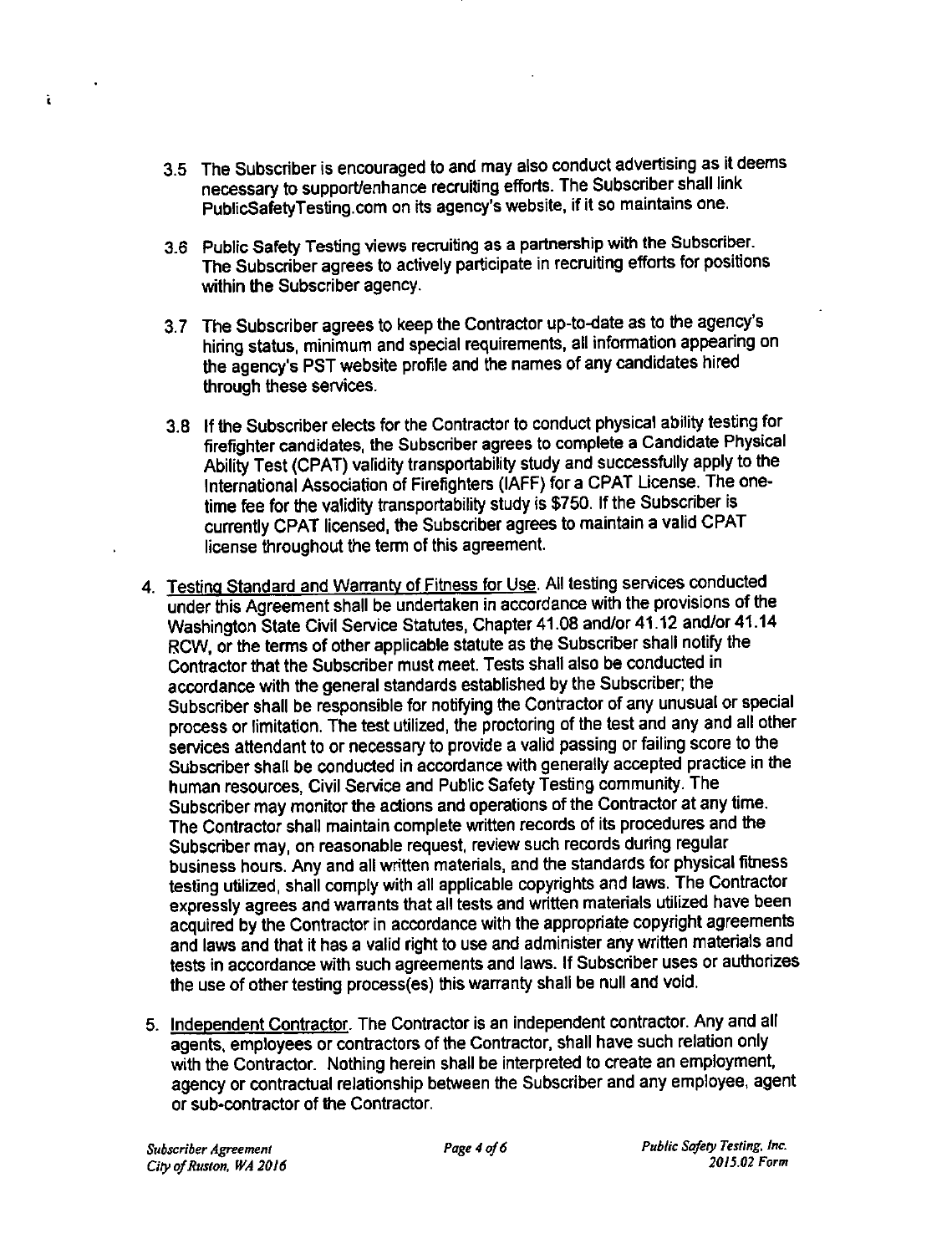- 6. Indemnity and Hold Harmless. The parties agree and hold harmless each other, their officers, agents and employees in accordance with the following provisions:
	- 6.1 The Contractor shall indemnify and hold harmless the Subscriber, its employees and agents from any and all costs, claims or liability arising from:
		- 6.1.1 Violation of any copyright agreement or statute relating to the use and administration of the tests or other written materials herein provided for;
		- 6.1.2 Any cost, claim or liability arising from or out of the claims of an employee, agent or sub-contractor to the end that the Contractor shall be an independent Contractor and the Subscriber shall be relieved of any and all claims arising from or relating to such employment relationships or contracts between the Contractor and third parties;
		- 6.1.3 The alleged negligent or tortious act of the Contractor in the provision of services under this Agreement.
		- 6.1.4 This indemnity shall not apply to any administrative or court proceeding arising from or out of any process in which the Subscriber has utilized or authorized other testing process(es).
	- 6.2 The Subscriber shall indemnify and hold harmless the Contractor, its officers, agents and employees from any and all cost, claim or liability arising from or out of the alleged negligent or tortious act of the Subscriber in the provision of services hereunder.
	- 7. Termination. This agreement terminates as noted in the Fee & Term section on Page 1 of this Agreement. The Contractor and/or the Subscriber may also withdraw from this Agreement at any time for any reason with 60 days written notice, provided, however, that the provisions of paragraphs 1.3, 4, 5 and 6 shall remain in full force and effect following the termination of this Agreement with respect to, and continuing for so long as any applicant tested by the Contractor remains on the eligibility list of the Subscriber.
		- If the Subscriber elects to terminate this Agreement prior to the termination  $7.1$ date specified in section 7. Subscriber shall pay the Contractor an early termination fee. The purpose of this early termination fee is to cover the direct and indirect costs of refunding and or rescheduling applicants that had signed up to test for the Subscriber. The early termination fee is one-third (33%) of the annual subscriber fee as noted in Section 1.4 of this Agreement. The early termination fee is in addition to any other fees agreed to by this Agreement. Section 7.1 does not apply to multi-year subscriptions with 90 day termination notice.